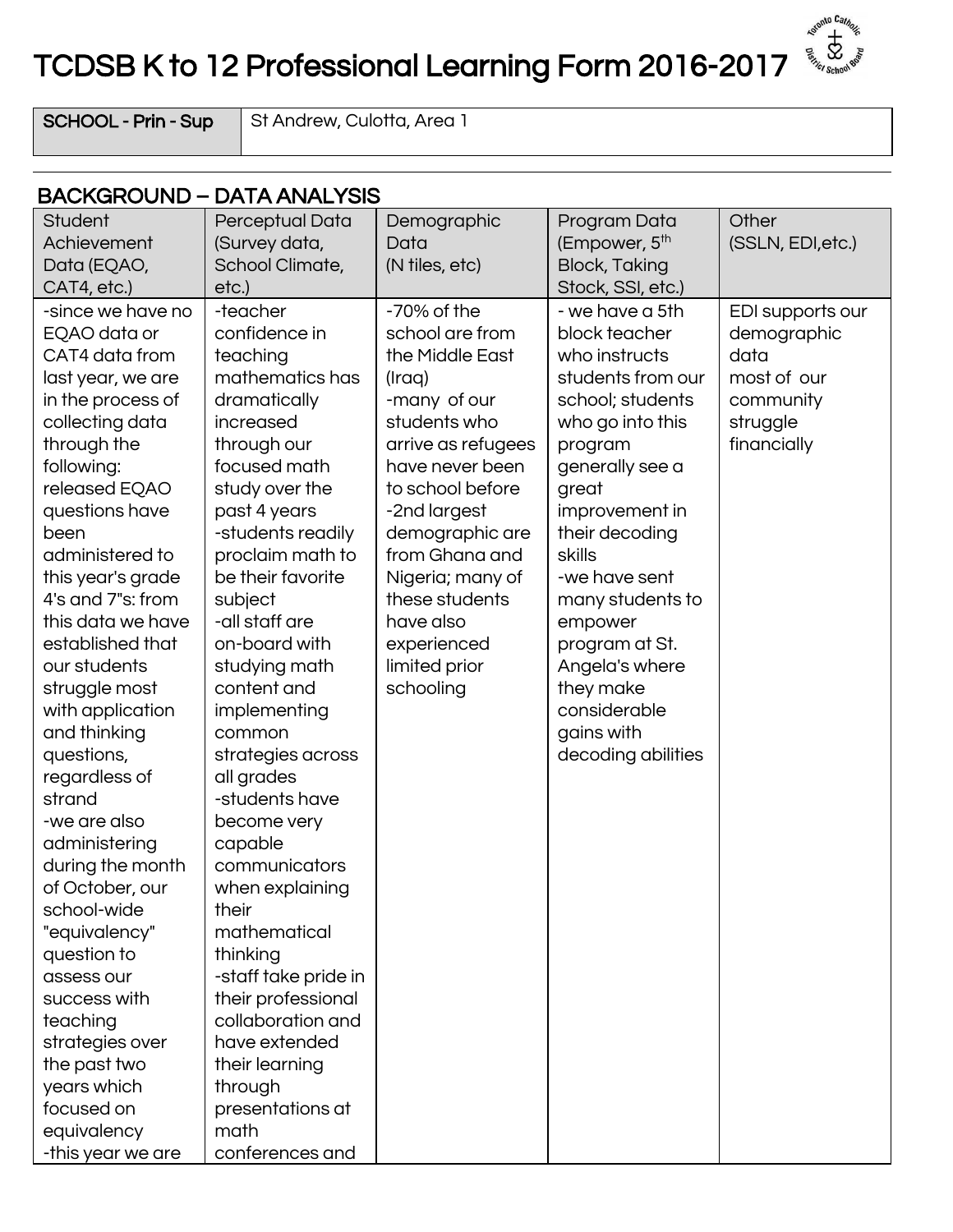## TCDSB K to 12 Professional Learning Form 2016-2017

nto Cata

| also<br>administering a<br>word problem to<br>all students in<br>grades 3-8 which<br>is algebra-based<br>but is accessible<br>to younger<br>students who<br>choose to use<br>strategies like<br>drawing pictures<br>or T-charts. The<br>numbers within<br>the question are<br>not too large for<br>the primary<br>students to |  | public research<br>lessons which<br>they have<br>facilitated and<br>delivered.                                                                                                                                                                                                                                                                                      |  |  |  |
|-------------------------------------------------------------------------------------------------------------------------------------------------------------------------------------------------------------------------------------------------------------------------------------------------------------------------------|--|---------------------------------------------------------------------------------------------------------------------------------------------------------------------------------------------------------------------------------------------------------------------------------------------------------------------------------------------------------------------|--|--|--|
| compute<br><b>URGENT CRITICAL</b><br><b>LEARNING NEED</b><br>Explain in 140<br>characters or less<br>student learning<br>problems we need to<br>solve - Professional<br>learning focus for this<br>year.<br>From the data, what<br>learning condition will<br>support increased<br>achievement?                               |  | Bridging gaps in Mathematics for students who do not speak the language and<br>for whom we are their first formal schooling experience                                                                                                                                                                                                                              |  |  |  |
|                                                                                                                                                                                                                                                                                                                               |  | - our staff is dedicated to continuing on the path we started four years ago<br>with our Math Study Groups<br>-we will continue to conduct ourselves as a productive and effective<br>professional learning community<br>-we continue to invite board personnel as well as members of the Ministry of<br>Education to join us in our learning and to build capacity |  |  |  |

## PROFESSIONAL LEARNING PLAN TO MEET URGENT CRITICAL NEED:

| Collaborative Inquiry<br>Question (What is the<br>problem of practice?) | How can we best service our student community to bridge learning gaps<br>which exist in Mathematics?                                                                                                                                             |
|-------------------------------------------------------------------------|--------------------------------------------------------------------------------------------------------------------------------------------------------------------------------------------------------------------------------------------------|
| If Then Statement:                                                      | If we continue to build our content knowledge in mathematics, practice<br>co-planning and co-teaching 3-part lessons and include our ELL teachers in<br>the learning, then our students will demonstrate increased achievement in<br>Mathematics |
| Learning Goals<br>(related to urgent<br>critical learning need)         | -to co-plan 4 times/year/division viable and useful professional<br>development for staff<br>-to include 7 ELL teachers in all of our professional development<br>-to continue to learn best practices for marrying literacy and numeracy in     |